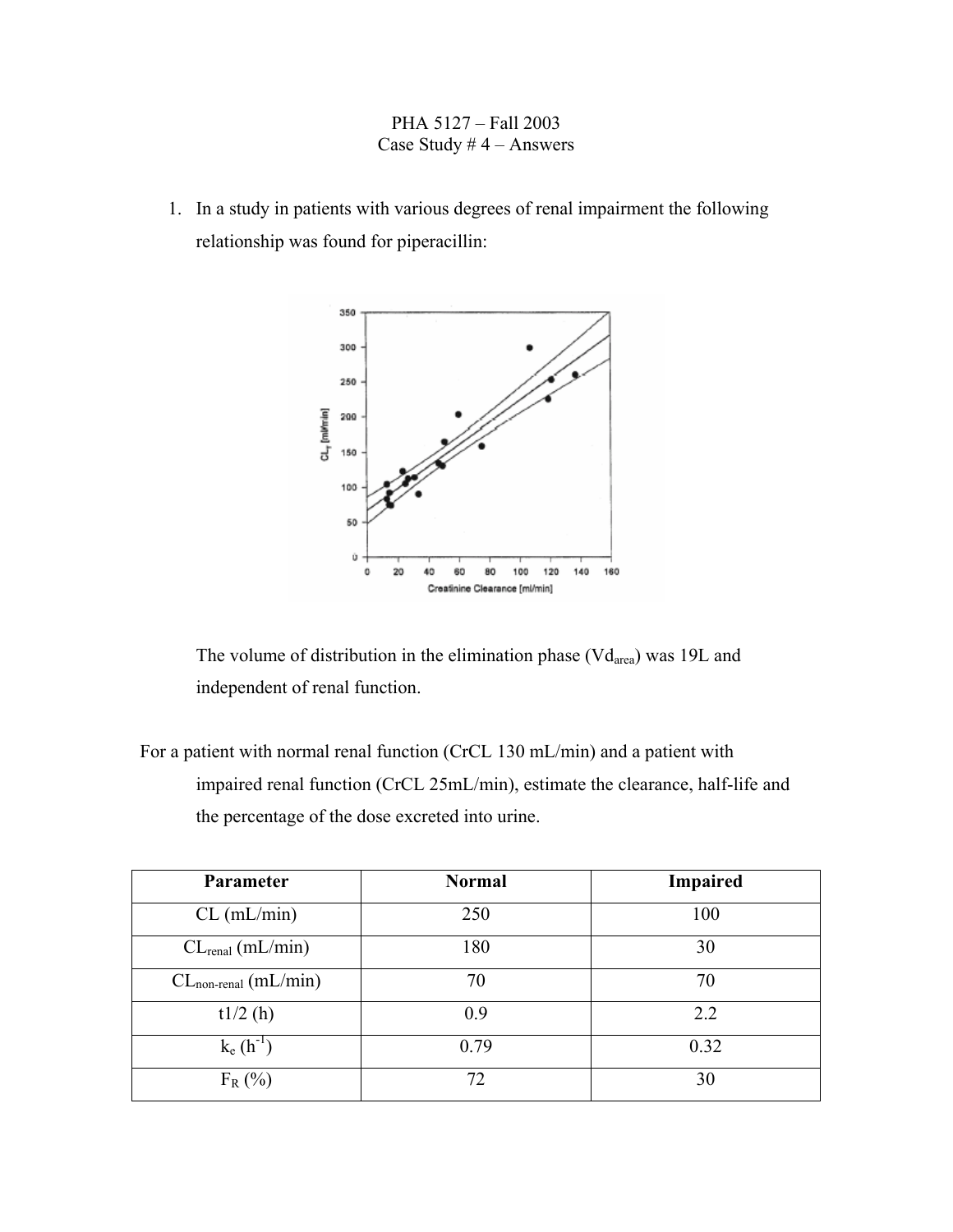For a normal patient:

The total clearance can be estimated from the graph using the creatinine clearance. The non-renal clearance can be estimated from the graph as well. The intercept (CrCL 0 mL/min) gives the value of the non-renal clearance as creatinine is eliminated only renally.

The renal clearance can then be calculated as:

$$
CL_{\text{real}} = CL_{\text{total}} - CL_{\text{non-real}}
$$

The elimination rate constant can be calculated using the following equation:

$$
k_e = \frac{CL_{total}}{V d_{area}} = \frac{15L/h}{19L} = 0.79h^{-1}
$$

The half-life is then calculated as:

$$
t_{\frac{1}{2}} = \frac{0.693}{k_e} = \frac{0.693}{0.79} = 0.9h
$$
 or 
$$
t_{\frac{1}{2}} = \frac{0.693 \cdot Vd_{area}}{CL} = \frac{0.693 \cdot 19}{15} = 0.9h
$$

The fraction excreted into the urine is calculated as:

$$
F_R(\%) = \frac{CL_{\text{renal}}}{CL_{\text{total}}} \cdot 100 = \frac{180}{250} \cdot 100 = 72
$$

For the impaired renal patient:

The total clearance can be estimated from the graph using the creatinine clearance. The non-renal clearance can be estimated from the graph as well. The intercept (CrCL 0 mL/min) gives the value of the non-renal clearance as creatinine is eliminated only renally.

The renal clearance can then be calculated as: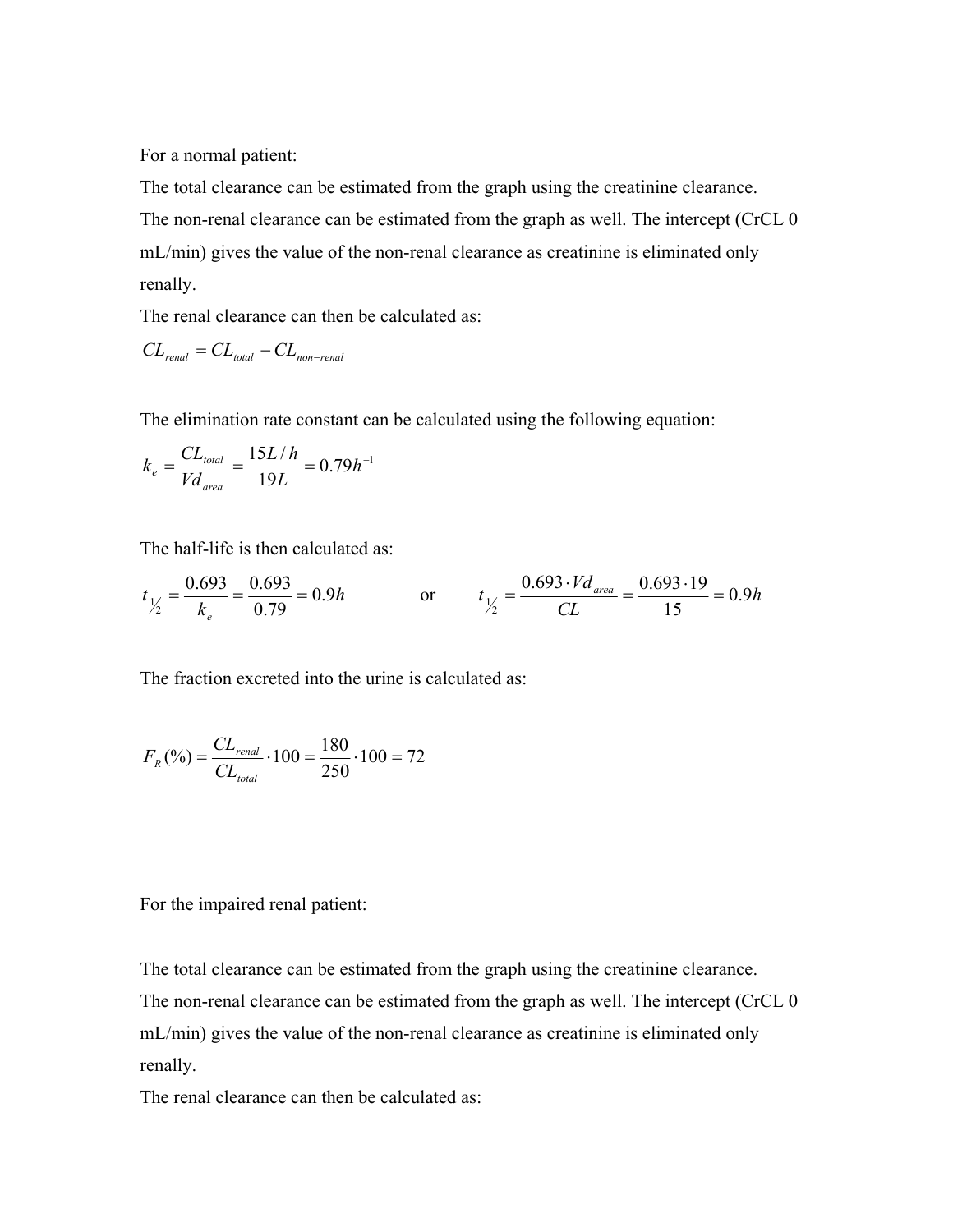$$
CL_{\text{real}} = CL_{\text{total}} - CL_{\text{non-real}}
$$

The elimination rate constant can be calculated using the following equation:

$$
k_e = \frac{CL_{total}}{V d_{area}} = \frac{6L/h}{19L} = 0.32h^{-1}
$$

The half-life is then calculated as:

$$
t_{\frac{1}{2}} = \frac{0.693}{k_e} = \frac{0.693}{0.32} = 2.2h
$$
 or 
$$
t_{\frac{1}{2}} = \frac{0.693 \cdot V d_{area}}{CL} = \frac{0.693 \cdot 19}{6} = 2.2h
$$

The fraction excreted into the urine is calculated as:

$$
F_R(\%) = \frac{CL_{\text{renal}}}{CL_{\text{total}}} \cdot 100 = \frac{30}{100} \cdot 100 = 30
$$